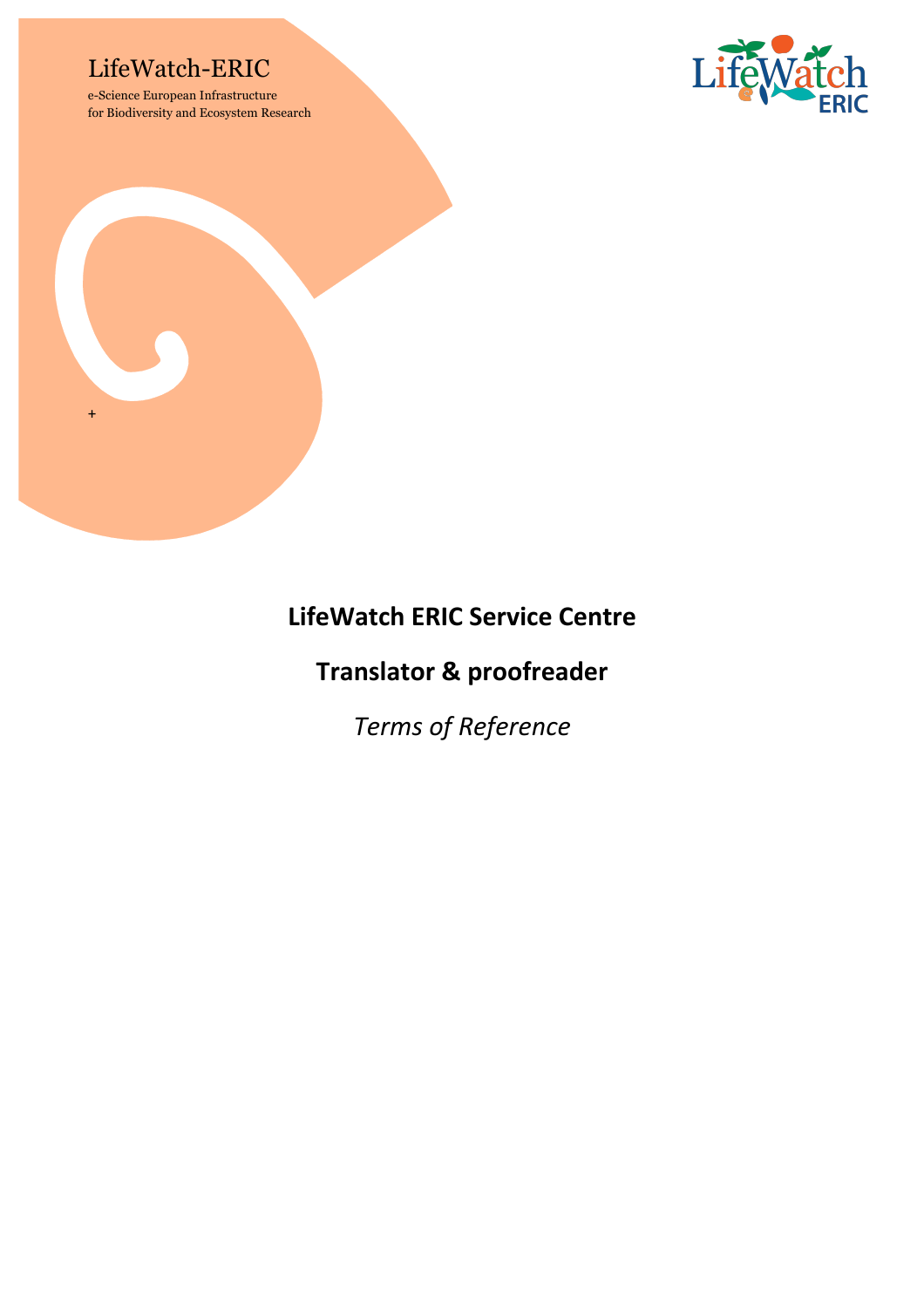for Biodiversity and Ecosystem Research



### I. Job description

JOB TITLE: Translator & proofreader LOCATION: LifeWatch-ERIC Service Centre premises in Lecce (Italy) Position: Occasional employment contract

#### II. Main accountabilities

- I. She/he will directly report to the Interim Service Centre Director for all official documents, and Chief Communication Officer for website and communication materials language editing and translations
- II. She/he will be in charge of proofreading and translating document into English at the request of the Service Centre, as well as suggesting suitable vocabulary and language editing

### III. The ideal candidate should meet the following requirements

- Be English native speaker
- Have a higher university degree or equivalent qualifications in Linguistics/Translation
- At least 15 years of accredited professional experience as a proofreader or translator into English
- At least 15 years of accredited professional experience in translating and proofreading academic publications and other documents pertaining to biodiversity and ecosystems

#### IV. The vacancy is subject to the following procedure

- A Curriculum Vitae\* (EUROPASS format, 6 pages at the most) should be submitted to Sara Caramuscio ([sara.caramuscio@lifewatch.eu](mailto:sara.caramuscio@lifewatch.eu)) by 16 November 2018
- Shortlisted candidates will be contacted directly by the LifeWatch-ERIC Service Centre Interim Director
- Candidates may be called for an interview with the LifeWatch-ERIC Service Centre Interim Director
- The successful candidate will be employed under occasional contract conditions for  $\epsilon$  5.000 (gross) until the 31st of December 2018, in accordance with Italian law